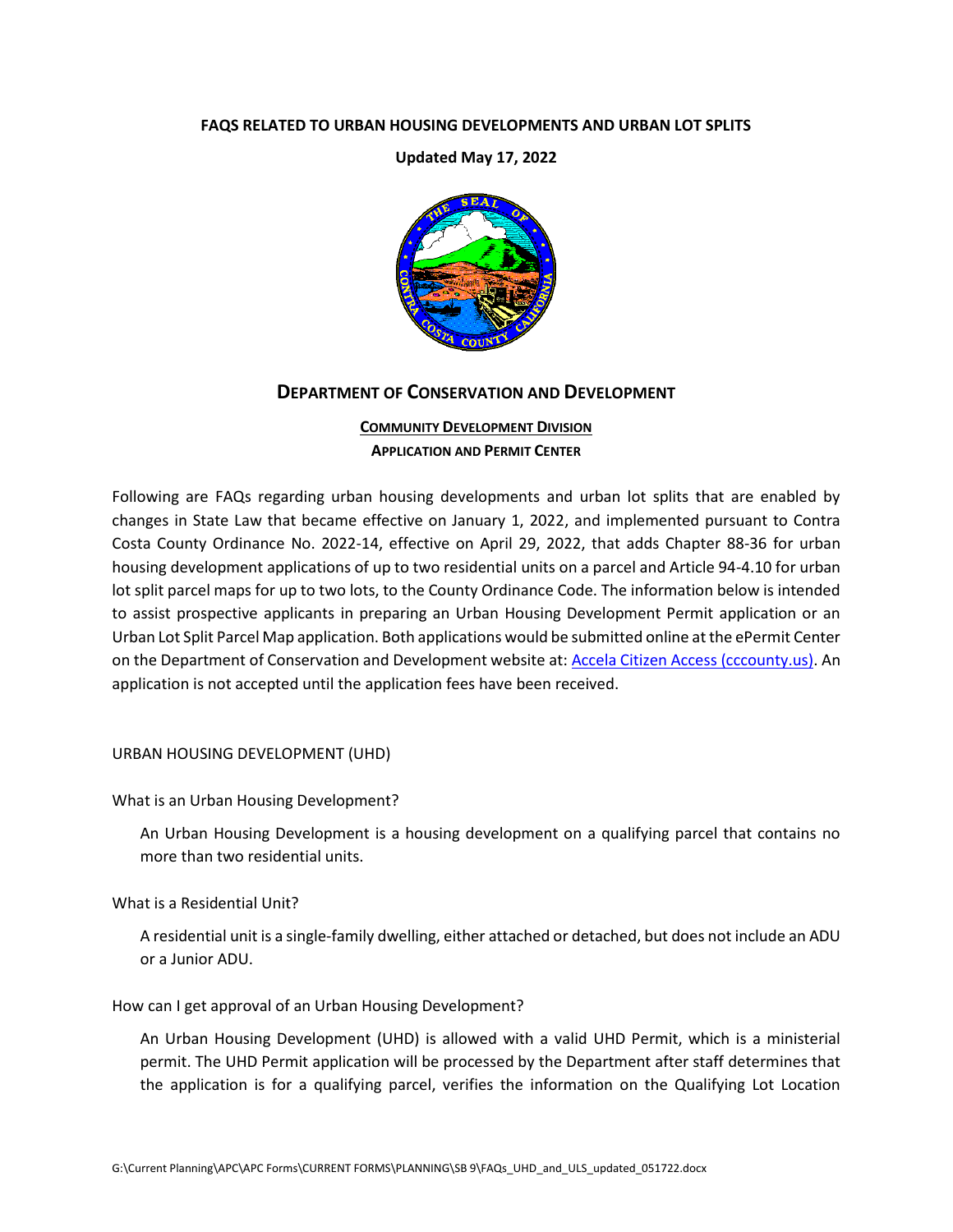Screening form and the UHD Additional Qualifications Screening form, and all of the required documents listed on the UHD Submittal Checklist have been received.

How do I submit an application for an Urban Housing Development?

Application for an UHD Permit is through the ePermit Center. The documents listed on the UHD Submittal Checklist are required at the time of application. Also, the completed signed and dated UHD Qualifying Lot Location Screening form and UHD Additional Qualifications Screening form must be submitted at the time of application. The application will be incomplete if all of the required documents and signed and dated screening forms are not submitted with the application.

### Requirement for all-electric buildings

All UHD Permit applications submitted after May 1 shall conform to All-Electric Building Ordinance and include all-electric buildings only. Learn more about the All- [Electric Building Ordinance.](https://www.contracosta.ca.gov/8536/All--Electric-Building-Ordinance)

### What is a qualifying parcel for an UHD Permit?

A qualifying parcel is a parcel that meets the qualifications in Government Code Section 65852.21 and 66411.7, including the following:

- Parcel is located in a single-family residential zone (i.e., in a R-6, R-7, R-10, R-12, R-15, R-20, R-40, R-65, or R-100 District) or within planned unit district (P-1) that allow single-family residential uses.
- Parcel is located within the boundaries of an urbanized area or urban cluster, as designated by the United States Census Bureau.
- Parcel is NOT located within a historic district or a property included on the State Historic Resources Inventory or the County Historic Resources Inventory.
- Parcel is NOT prime farmland or farmland of statewide importance or located in the AC, Agricultural Core, General Plan Land Use designation.
- Parcel is NOT wetlands, as defined by the United States Fish and Wildlife Service.
- Parcel is NOT within a very high fire hazard severity zone within a local responsibility area, or a high or very high fire hazard severity zone within a state responsibility area.
- Parcel Is NOT a listed hazardous waste site or a hazardous waste site designated by the Department of Toxic Substances Control.
- Parcel is NOT within a delineated earthquake fault zone .
- Parcel is NOT within a 100 year flood area.
- Parcel does NOT meet minimum flood plain management criteria of the National Flood Insurance Program.
- Parcel is NOT identified for conservation in the East Contra Costa County Habitat Conservation Plan / Natural Community Conservation Plan.
- Parcel does NOT have habitat for protected species identified as candidate, sensitive, or species of special status by state or federal agencies, fully protected species, or species protected by the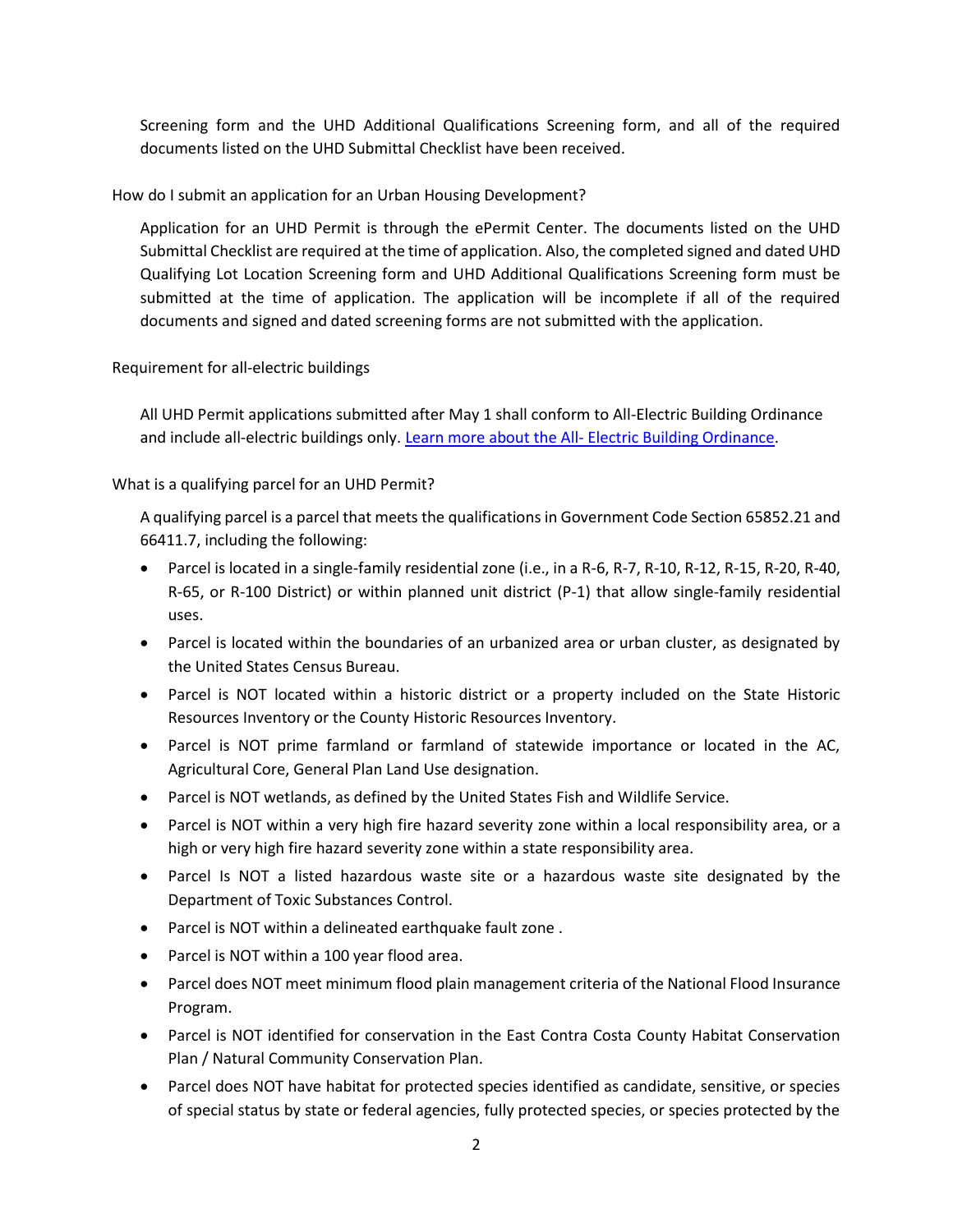federal Endangered Species, the California Endangered Species Act, or the Native Plant Protection Act.

• Parcel is NOT under a conservation easement.

### URBAN LOT SPLIT (ULS)

What is an Urban Lot Split?

An Urban Lot Split is a minor subdivision of a qualifying parcel that creates no more than two new parcels of approximately equal area such that no parcel is smaller than 40 % of the area of the original parcel. Further, no parcel created through an Urban Lot Split can be less than 1,200 square feet in size. The Urban Lot Split will become effective with a recorded Parcel Map.

What kind of development is allowed on a parcel created by Urban Lot Split?

Only residential development under a valid UHD Permit is allowed on a parcel created by an Urban Lot Split.

# How can I get approval of an Urban Lot Split?

An Urban Lot Split is allowed with an approved Urban Lot Split (ULS) Parcel Map. The Department of Conservation and Development will determine that the ULS Parcel Map application is for a qualifying parcel. If the application is for a qualifying parcel, the Department of Public Works will process the ULS Parcel Map. The ULS Parcel Map must be prepared by a registered civil engineer or licensed land surveyor. Fees in the Land Development Fee Schedule for the processing of a parcel map must be paid concurrently with the submission of the parcel map.

How do I submit an application for an Urban Lot Split Parcel Map?

Application for an ULS Parcel Map is through the ePermit Center. The documents listed on the ULS Parcel Map Submittal Checklist are required at the time of application. Also, the completed signed and dated ULS Parcel Map Qualifying Lot Location Screening form and signed, dated, and notarized ULS Affidavit must be submitted at the time of application. The application will be incomplete if all of the required documents, the signed and dated screening form and the signed, dated, and notarized affidavit are not submitted with the application.

What is a qualifying parcel for an UHD Permit?

A qualifying parcel is a parcel that meets the qualifications in Government Code Section 65852.21 and 66411.7, including the following:

- Parcel is located in a single-family residential zone (i.e., in a R-6, R-7, R-10, R-12, R-15, R-20, R-40, R-65, or R-100 District).
- Parcel is located within the boundaries of an urbanized area or urban cluster, as designated by the United States Census Bureau.